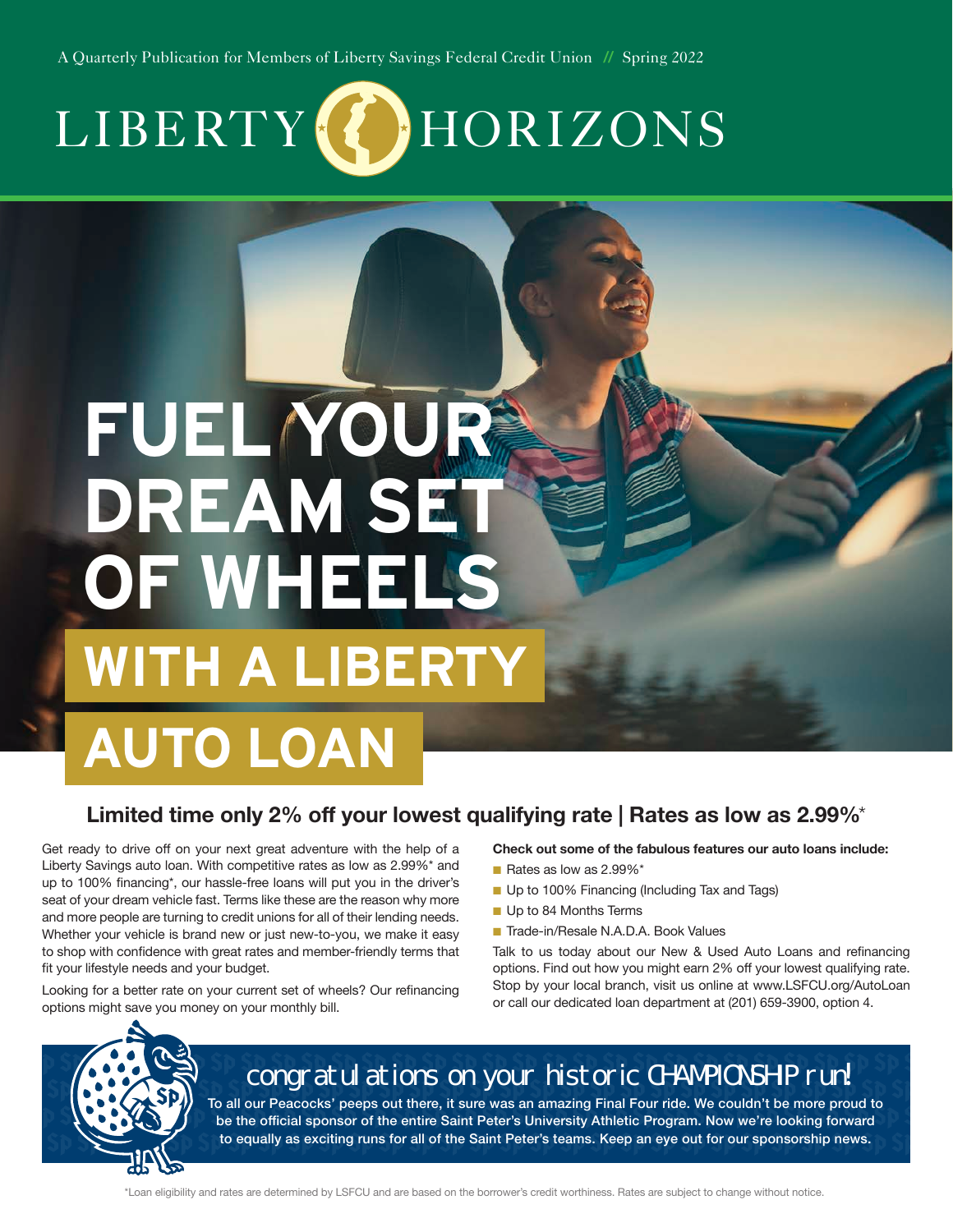#### MESSAGE FROM THE PRESIDENT

#### My Fellow Members,

Spring is known as a season of renewal, and it seems particularly true this time around. It isn't just the cherry blossoms blooming in Liberty State Park. From new businesses to expanding communities, there is so much growth happening right around us and throughout all of Hudson County.

Spring is also the perfect time to hit the reset button and give your current finances and goals a little spring cleaning. Whatever you're aiming for, it's important to know exactly where you stand right now. That's why LibertyLink has a free credit score tracker. It does more than calculate your sore. It has tips and budgeting tools to help you strengthen your finances the easy way with an eye towards the future.

Spring cleaning is also about keeping things simple. Our Member Rewards Loyalty Program takes this concept to the next level. The greater your financial relationship is with the credit union, the more bonuses you'll receive. It just makes simple sense. By keeping more of your finances in one place, you'll earn increased dividends, pay fewer fees and more. Why deal with the hassle of multiple accounts in different places when you can get more right here? This program is the perfect incentive to refocus your financial goals. Get all of the details on the back cover or visit www.LSFCU.org/LoyaltyRewards for more.

It's no secret that this season started with a major big bang. Who will ever forget how Jersey City's own Saint Peter's University took March Madness by storm! They are officially the first No. 15 Seed to make it to the Elite Eight. Our entire team at Liberty Savings was beyond proud to see this group of athletes showcase their talents on the national level. As the university's official athletics sponsor, we are excited to see how its other teams and coaches will be inspired by this year's March Madness journey.

The connection between Liberty Savings and Saint Peter's University runs deep. For 50 years, we've been the select credit union of its teachers and staff. I am a proud graduate, alongside two of our current board members. I am still very connected to Saint Peter's University as a member of the Board of Regents, and Liberty Savings' Board Chairman serves on the university's Board of Trustees.

We are also continuing to support high school students across Hudson County on their educational journeys. Our scholarship program is wrapping up and there are only a few short weeks left to enter. Visit www.LSFCU.org/Scholarships for information.

Make sure to take some time to enjoy everything this season has to offer. Wherever you find yourself, remember that true, lasting growth happens when communities come together.

Sincerely,

Mana Jolayano

Maria Solorzano President/CEO

#### **Holiday Closing Reminders**

All Liberty Savings branches will be closed:

- Good Friday: Friday, April 15th
- Memorial Day: Monday, May 30th
- **n** Juneteenth (observed): Monday, June 20th
- n Independence Day: Monday, July 4th

### **Unravel the mystery of credit scores with LibertyLink's free credit checker tool. Access via desktop, mobile or both!**

The topic of credit scores is often seen as intimidating or confusing. A recent survey with LendingPoint revealed that 1 in 8 Americans don't know their credit score. Plus, 71% are unaware of a bad score's consequences. Your credit score is a way to build wealth, and it can affect more in your life than you might realize. In addition to qualifying for credit cards, mortgages, and auto loans, it can impact your rates for insurance, cell phone plans, and even career opportunities.



With the LibertyLink app, staying on top of your finances is never a daunting task. Members can enjoy a range of benefits for smarter banking right from their phones, like the free credit checker tool. Track your credit scores in real-time, access financial tools to improve your scores, customize budget planning, and more. Regularly tracking your credit score can also let you see how your choices impact your overall financial health. Don't let a low credit score keep you from building a brighter future. Learn more at www.LSFCU.org/CreditCheck and sign up for LibertyLink to explore all of the latest and greatest features your mobile banking platform has to offer on desktop and mobile.

#### **Calling all Hudson County High School Seniors! Don't forget to submit your application for a \$500 scholarship before April 30th.**



Get the details at www.LSFCU.org/Scholarships and download the application. If you have questions contact Jim Miller at (201) 659-3900 Ext. 7045 or jmillerjr@lsfcu.org.







#### **How your Liberty Savings family is raising awareness for heart disease amongst women, autism and other important causes.**

Thank you to everyone who showed their support and generosity for the American Heart Association's fight against heart disease in women by participating in Wear Red Day and American Heart Month in February. Raising awareness is the first step towards defeating any illness. Let's all do our part within our community to make a difference. You can help with a donation all year long at www.GoRedForWomen.org

April is World Autism Month, and the Liberty Savings team will be wearing blue to support Autism Speaks. We encourage our members to get involved any way they can, whether that's by donating, spreading the word to friends and family, or by wearing blue with us. Join us and take Autism Speaks' pledge to create a world where all people with autism can reach their full potential by increasing understanding and acceptance. For more information and ways to support the cause, visit www.autismspeaks.org/WAM. Keep an eye out as we support more causes like these in the branches and throughout Hudson County.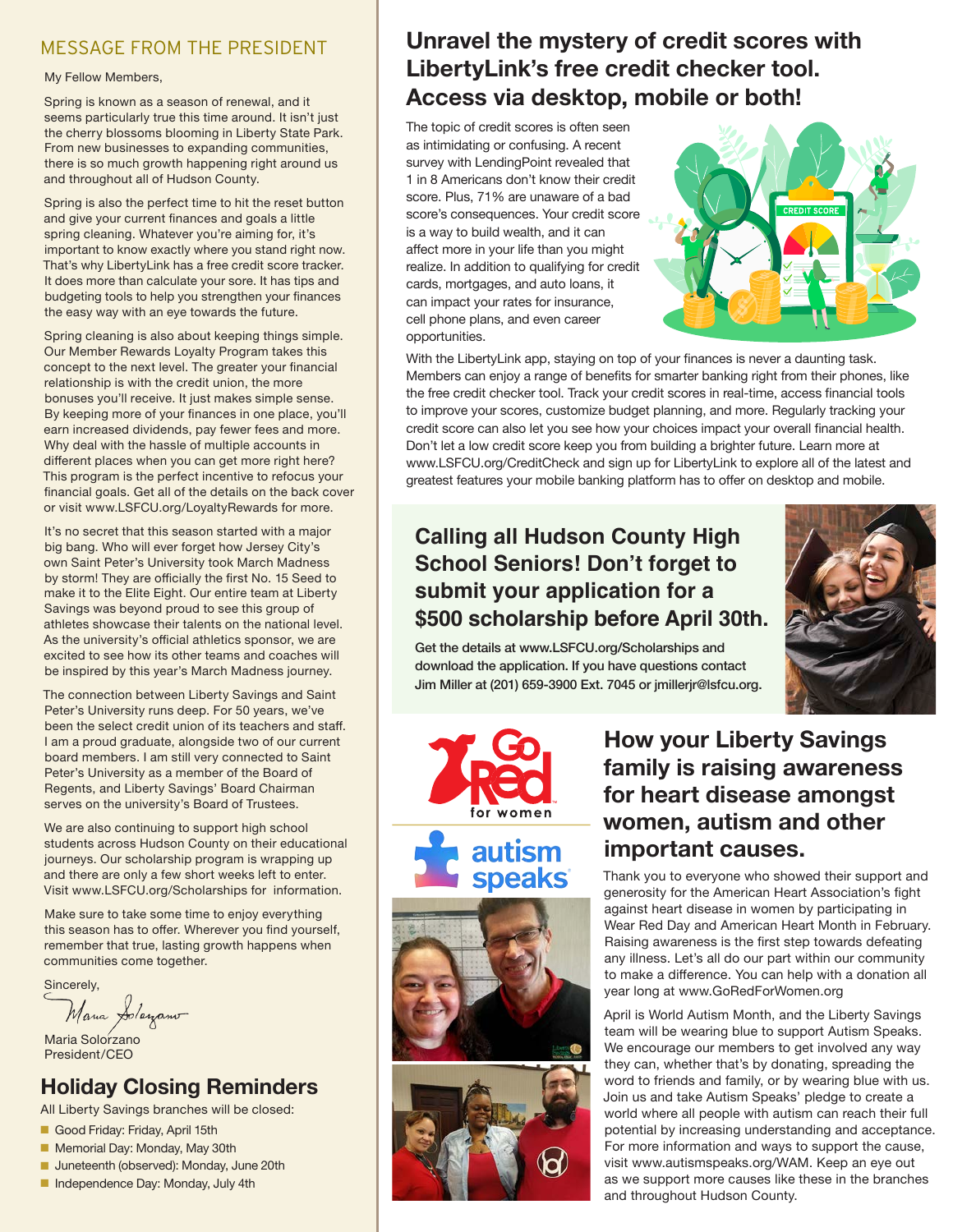#### **Summer is right around the corner. Start your preparation today to get more out of single sunny day.**

As travel restrictions ease and a growing number of destinations reopen, many of us are eager to travel beyond our backyards for a summer getaway. If your savings account isn't flush with funds for travel and leisure, booking a trip can become a stressful endeavor. Thankfully with a little planning, your warm weather plans don't have to dip too deeply into your savings. Now is the perfect time to set your budget and create a gameplan.

Lock in lower prices and bargain deals on hotels, airfare, and more by shopping in advance. Plan ahead with a Visa Credit Card, loan, or both. A loan will help you with budgeting and smart spending at low rates. Adding on a Visa can help secure your finances with low rates and exclusive benefits like Insurance Coverage, Worldwide Acceptance, Zero Fraud Liability and No Limit Instant Cash Access. Assessing what's a true priority also keeps things in perspective. If a European adventure isn't really in the cards, consider a shorter trip or somewhere a little closer to home. With thoughtful preparation, you can stress less and enjoy your vacation more this summer!

**Talk to us today about the perfect strategy to managing all of your summer finances. Vist any branch or call an advisor at (201) 659-3900, option 4.**



**All set for this summer but want to get a jump start on 2023? Sign up for the Vacation Club today through the LibertyLink app via desktop or mobile device. Even if you don't save much every week, your extra funds will add up fast. Plus, you can set it and forget it with automated withdrawals.** 



#### **Thought about a new home recently? Talk with us. Mortgage rates may never be this low again!**

With rates still hovering near all-time lows, there's never been a better time to grab hold of your dream of home ownership and make it a reality. If you're shopping for your first home, we can help take the mystery out of how to get started today, or set up a plan for the future. We partner with our members to navigate the entire buying process. When entering into contract, you need the best lending partner that's going to come through at closing; not just with a pre-approval. If you already own a home, we might be able to keep more of your hard-earned money in your pocket with our flexible refinancing options.



### **Top tips for managing post-COVID finances.**

More and more it looks like our world has finally returned to normal. It's important to hold on to the financial lessons learned during the pandemic. Here are three top-tips for mindful management of your finances post-COVID:

**1.) Create a Budget.** Your spending habits surely changed during the pandemic, and they're likely changing again as the world reopens. Think about what post-pandemic life looks like, including expenses such as commuting, gas prices, childcare, dining out, and other activities that may have been on hold. Create a budget that accommodates your needs ahead of your wants. Keep in mind any big-ticket expenses you might have down the road like a family vacation. Make sure they fit into your budget, too. Liberty Savings loans are the perfect tool to consider for any large purchase.

**2.) Pay Down Debt.** Are you working from home and saving money on the commute? Use those extra funds to pay down debt as a priority as life returns to normal.

**3.) Save For Uncertainty.** The pandemic has shown us how crucial it is to save for the unexpected as much as possible for a better peace of mind. An emergency savings fund should be a part of any financial plan, both now and in the future.

While it might be tempting to overindulge to make up for lost time, be smart and avoid reckless spending. Mindful management will reduce stress and keep your financial health on track.